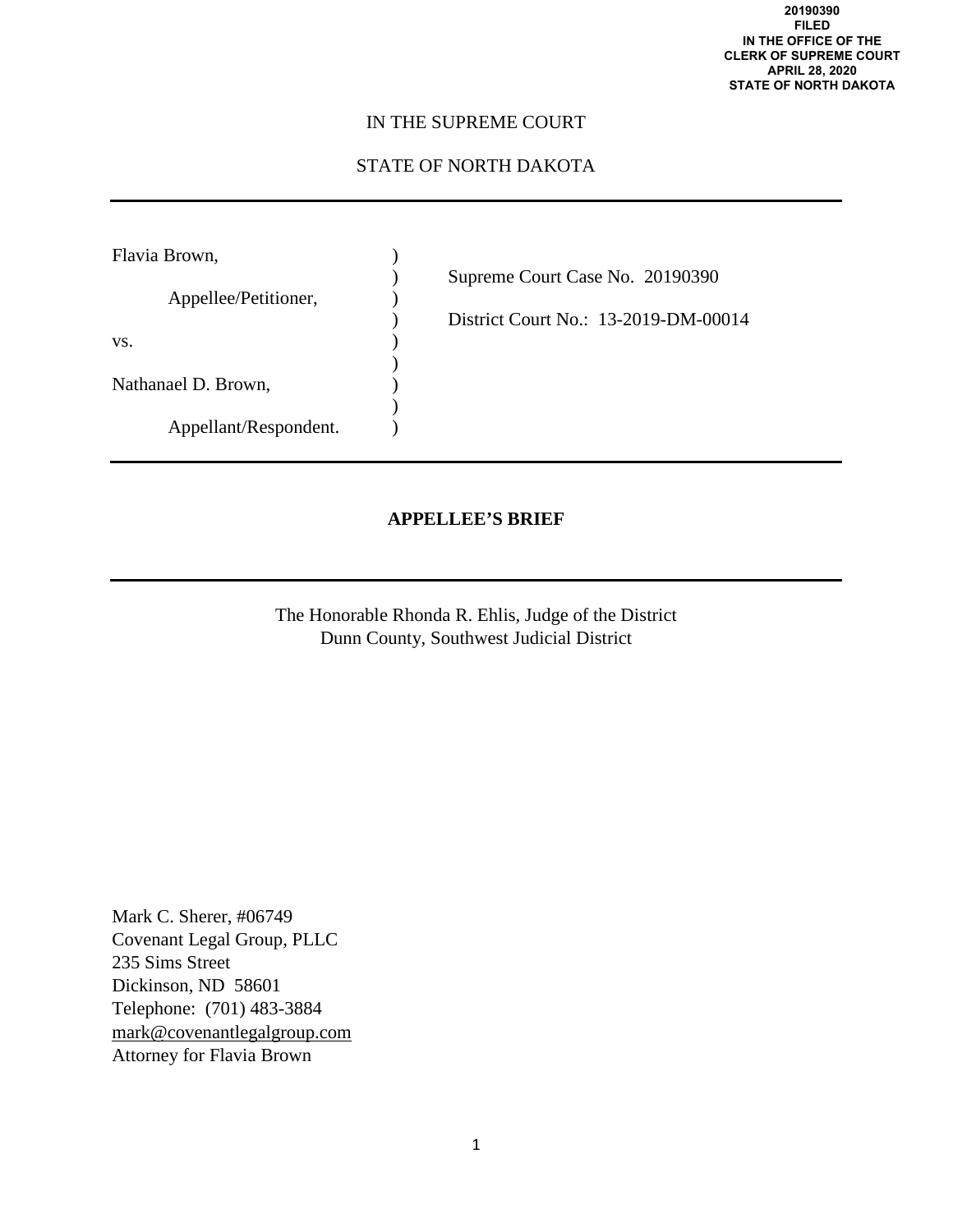# **TABLE OF CONTENTS**

| $\P$ 25 |
|---------|
|         |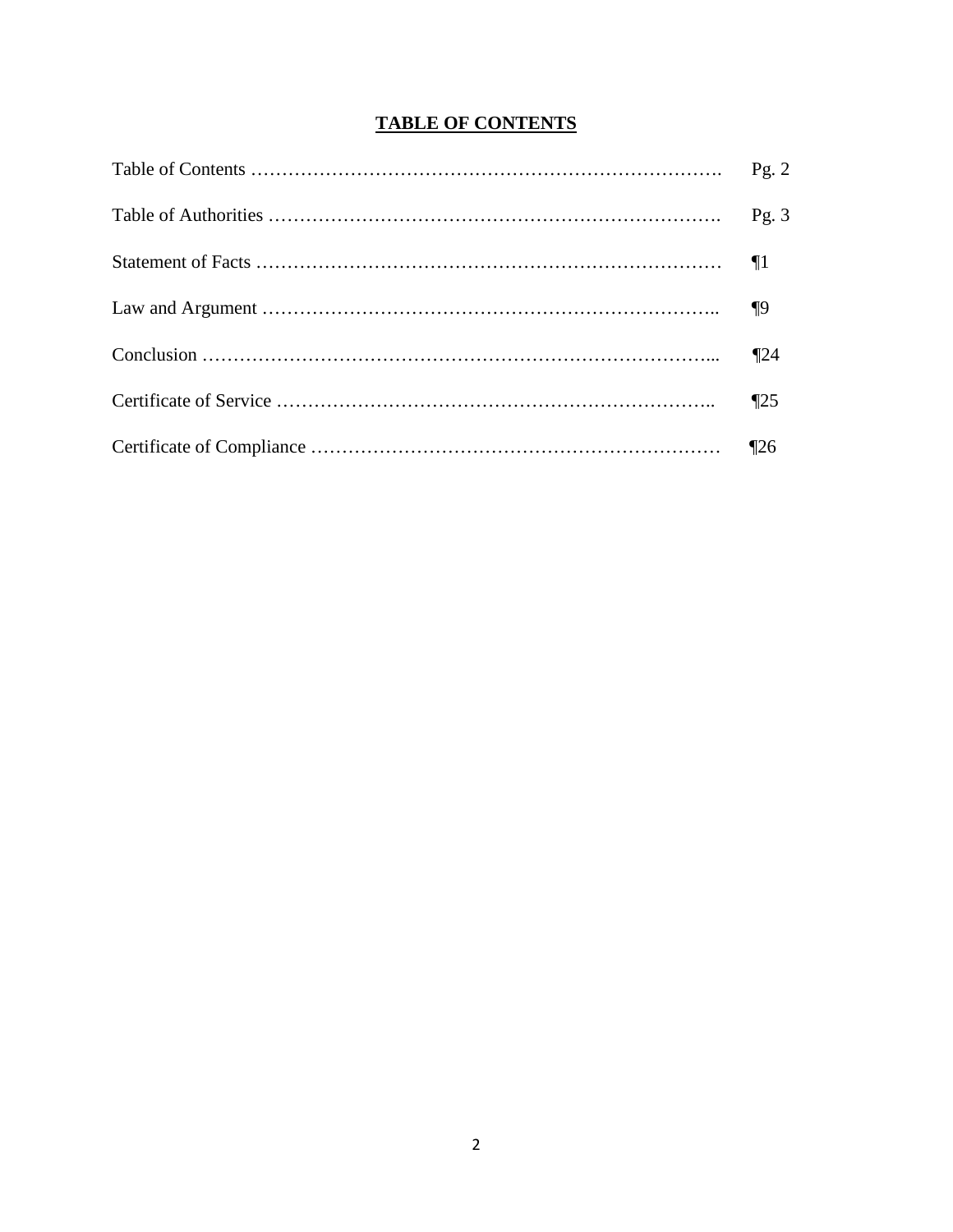# **TABLE OF AUTHORITIES**

Cases:

| Gulllickson vs. Kline, 2004 ND 76, 678 N.W.2d 138 | $\P$ 13, 14, 22               |
|---------------------------------------------------|-------------------------------|
|                                                   | $\P$ 23                       |
|                                                   | $\P$ 15, 16, 17, 18<br>19, 20 |
|                                                   | $\P17$                        |
|                                                   | $\P13$                        |
| Statutes:                                         |                               |
|                                                   | $\P1$                         |
|                                                   | $\P9, 10, 23$                 |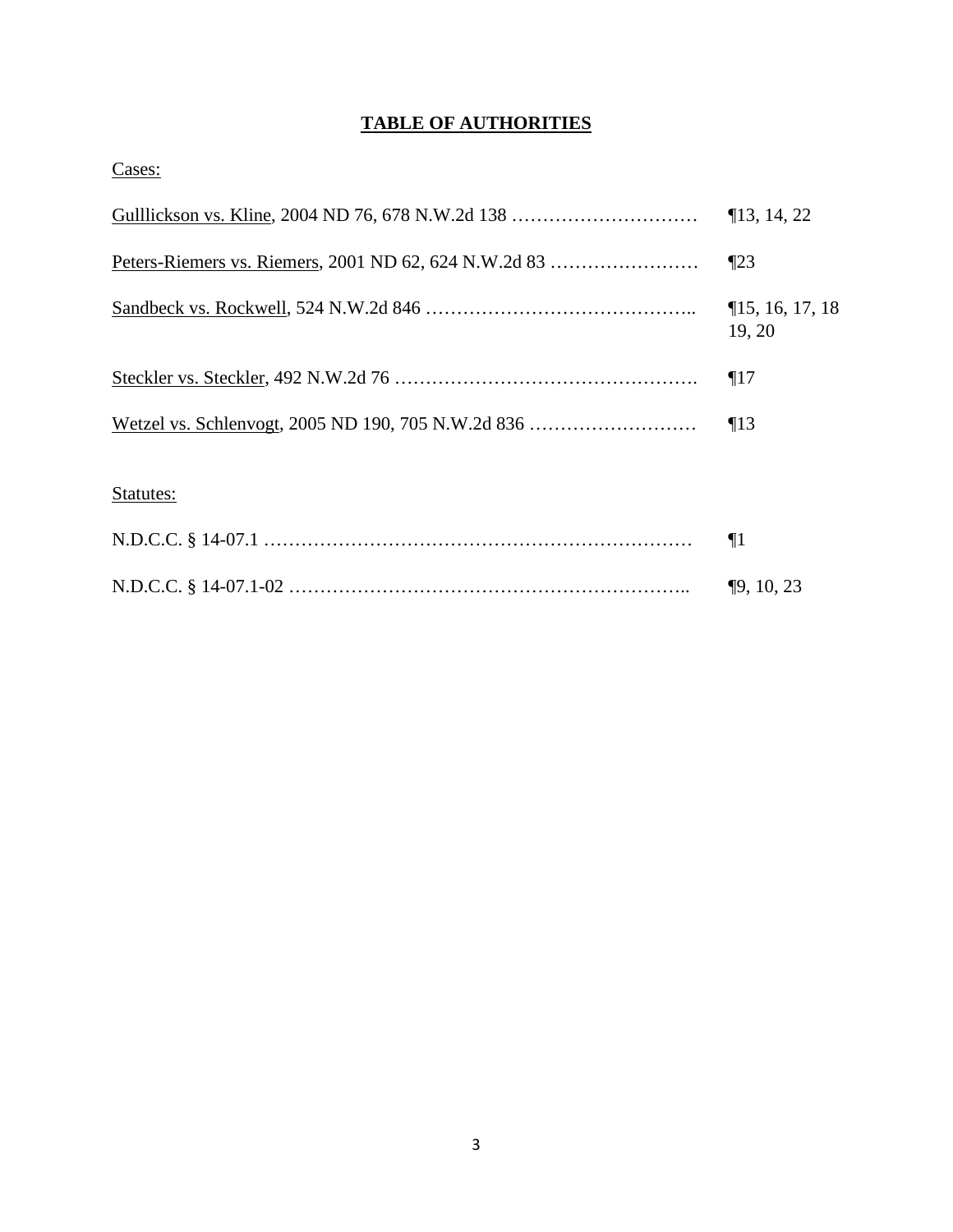#### **STATEMENT OF FACTS**

¶1 The Petitioner/Appellee, Flavia C. Brown, filed her Petition for Protective Relief on the 24<sup>th</sup> day of September, 2019 with the Dunn County Clerk of Court, seeking a domestic violence protective order against her husband, Nathanael D. Brown, on behalf of herself and her minor child, A.L., pursuant to N.D.C.C. §14-07.1. (see Dkt. #1; see also Appellant's Appendix 4)

¶2 On September 25, 2019, the District Court signed the Temporary Domestic Violence Protection Order, and the Order for Hearing Procedure. (see Dkt. #5 and Dkt. #6)

¶3 The Temporary Domestic Violence Protection Order set a hearing date for October 9, 2019 at 2:45 p.m. (see Dkt. #5, pg. 3)

¶4 On September 29, 2019, the Respondent/Appellant, Nathanael D. Brown, was served with the Petition for Protection Order; Order for Hearing Procedure; Temporary Domestic Violence Protection Order by the Dunn County Sheriff. (see Dkt. #8)

¶5 Nathanael's attorney filed a Notice of Appearance, dated October 7, 2019, on the 8th day of October, 2019. (see Dkt. #12)

¶6 Nathanael, through his attorney, filed a Request to Continue on the 8th day of October, 2019. (see Dkt. #13)

**T**7 Nathanael filed his Notice of Cross Examination on the 9<sup>th</sup> day of October, 2019. (see Dkt. #16)

¶8 A hearing was held before the Judge Rhonda Ehlis, District Court Judge, Southwest Judicial District, on the 9<sup>th</sup> day of October, 2019. Following the Hearing, a Domestic Violence Protective Order, with Addendum, was entered by the Court. (see Dkt. #16, see also Appellee's Appendix, pg. 8)

4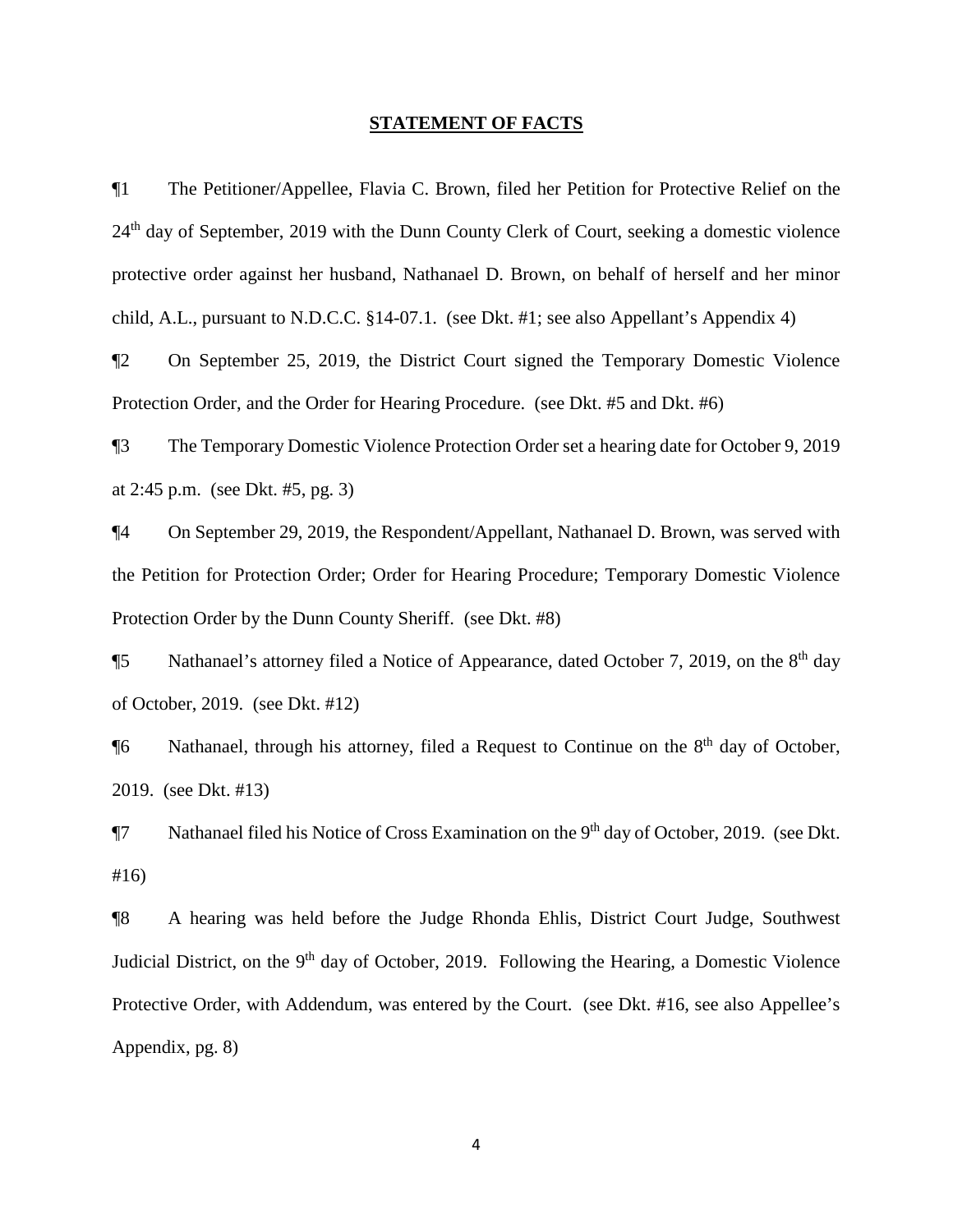#### **LAW AND ARGUMENT**

¶9 The Respondent/Appellant, Nathanael D. Brown (hereinafter "Nathanael") appeals the District Court's decision to enter a Protective Order against him and in favor of the Petitioner/Appellee, Flavia C. Brown (hereinafter "Flavia"). Specifically, he raises two issues in this appeal: 1. Whether the District Court erred by denying him a "full hearing and the right to be heard" as set forth in N.D.C.C. §14-07.1-02; and 2. Whether the District Court erred by restricting his ability to use or possess firearms as a part of the protective order. The District Court did not err, and the Protective Order issued by it should remain in place and the appeal denied.

### **I. Nathanael D. Brown was not Denied a Full Hearing as Provided for Under N.C.C.C. §14-07.1-02**

¶10 N.D.C.C. §14-07.1-02 establishes the circumstances, criteria and procedure under which a

domestic violence protective order can be issued. It states, in pertinent part, as follows:

(1) An action for a protection order commenced by a verified application alleging the existence of domestic violence may be brought in district court by any family or household member or by any other person if the court determines that the relationship between that person and the alleged abusing person is sufficient to warrant the issuance of a domestic violence protection order....

(2) Upon receipt of the application, the court shall order a hearing to be held not later than fourteen days from the date of the hearing order, or at a later date if good cause is shown….

(4) Upon a showing of actual or imminent domestic violence, the court may enter a protection order after due notice and full hearing. N.D.C.C. §14-07.1-02(1), (2) and (4)

¶11 Nathanael asserts that he was denied his right to a "full hearing". His claim is misplaced. It is true that Nathanael was not allowed to present testimony at the hearing itself, and he was not permitted to cross examine Flavia at the hearing. However, this was not a result of a denial of his rights by the District Court. Instead, it was due solely because he failed to avail himself of the opportunity present evidence and cross-examine Flavia. He failed to comply with the Order for Hearing Procedure signed by the District Court on September 26, 2019 and which was served upon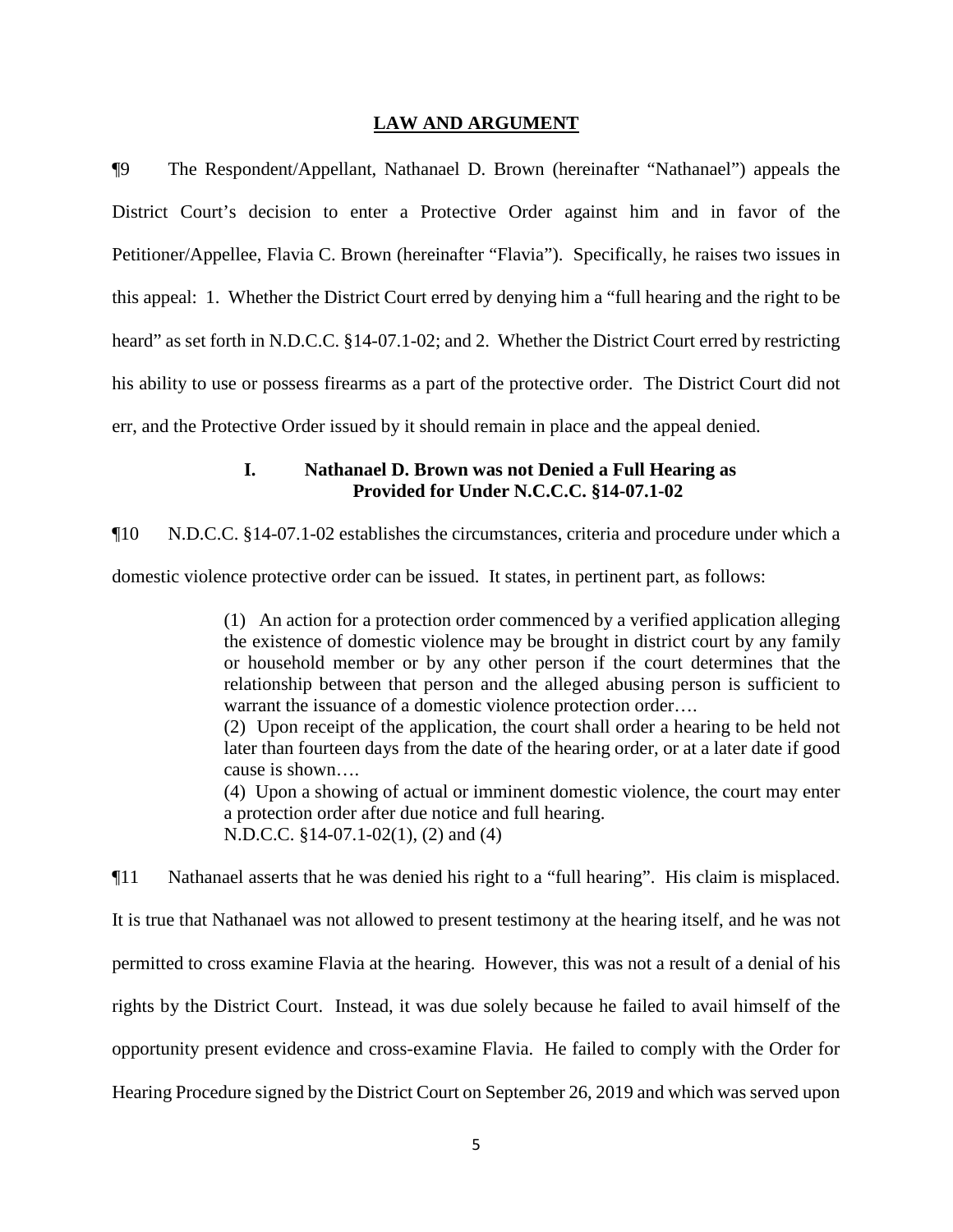him on the 29<sup>th</sup> day of September, 2019 along with the Petition and Temporary Restraining Order. (see Dkt. #'s 6, and 8). That Order set the deadlines that both he and Flavia had to follow in order to present evidence to the district court and to cross examine opposing witnesses. Nathanael chose to forego drafting and presenting an affidavit to the court prior to the hearing in order to preserve his right to present his side of the story. Nathanael chose to file a Notice of Intent to Cross-Examine after the deadline had expired. The District Court clearly told both parties the procedures they had to follow. Nathanael ignored that Order.

¶12 At the same time as he was notified of the Petition and the issuance of the Temporary Protective Order, Nathanael was served with a copy of the Order for Hearing Procedure. In that Order, both he and Flavia were put on notice of their rights and responsibilities, which include the following:

> The moving party's affidavits [Flavia's] must be served and filed no later than ten days prior to the commencement of the hearing. Respondents affidavits [Nathanael's] must be served and filed no later than three days prior to the commencement of the hearing….A party wishing to exercise his or her right to cross-examine any affiant must notify the party proffering the affidavit testimony at least 24 hours before the start of the hearing or shall be considered to have waived the right to cross examination. (see Appellant's Appendix pg. 7)

He had seven (7) days after being served to prepare and submit an Affidavit, and he had nine (9) days to notify the Court of his intention to cross-examine Flavia and her witnesses at the hearing.

¶13 Nathanael points to this Court's decisions in Gullickson vs. Kline, 2004 ND 76, 678 N.W.2d 138 and Wetzel vs. Schlenvogt, 2005 ND 190, 705 N.W.2d 836 as instructive in this case. He argues that both cases support the contention that he was denied a full hearing by the District Court. While each provide some guidance which is applicable to this case, neither is fully controlling in this case. Neither of those cases involve a domestic violence protective order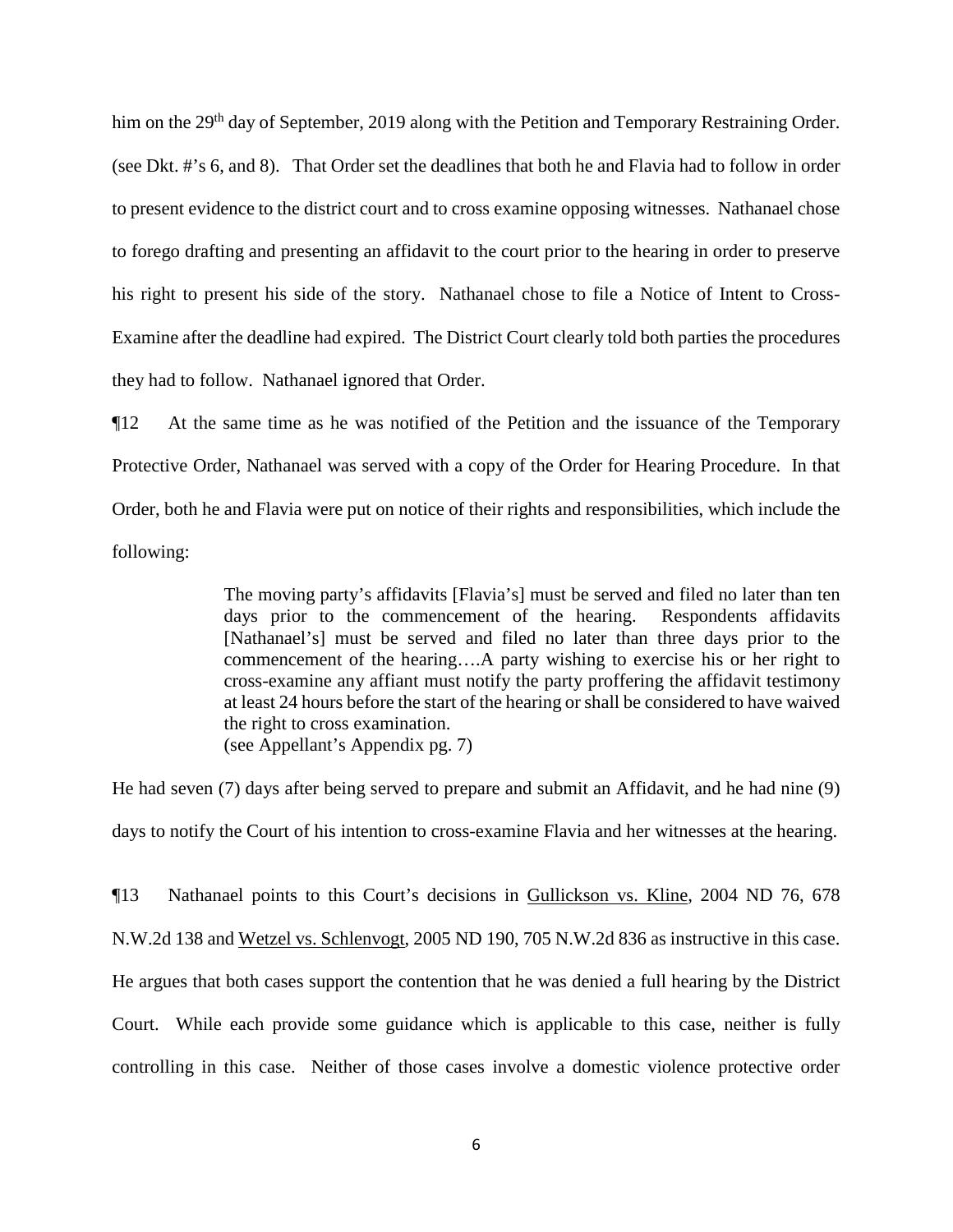proceeding. Instead, they address a disorderly conduct protective order proceeding. see Gullickson at ¶1, Pg. 139; Wetzel at ¶1, pg. 838. The procedures and applicable principles are slightly different between those two types of protective order proceedings. Those cases also have very different controlling facts and circumstances from the case before the Court.

¶14 In Gullickson, the North Dakota Supreme Court stated: "This Court has characterized the procedure under the statute as a 'special summary proceeding,' intended to 'quickly and effectively combat volatile situations before any tragic escalation." Gullickson at ¶8, 140 (citing Skadberg vs. Skadberg, 2002 ND 97, ¶13, 644 N.W.2d 873) The decision went on to say: "Clearly these interests create a due process right to a full and fair hearing before issuance of a disorderly conduct restraining order beyond the fourteen-day temporary order." Id. Notwithstanding those statements, the facts as set forth in Gullickson differ substantially from the facts before the Court in this case. As such, the applicability of the case only goes so far here.

¶15 Instead, the more relevant and applicable decision is Sandbeck vs. Rockwell, 524 N.W.2d 846. In it, the North Dakota Supreme Court was reviewing a district court decision to grant a Petition for Domestic Violence Protective Order. Sandbeck at 847. At the outset of the opinion, the Court stated: "We conclude that the protection order was based on sufficient evidence at a 'full hearing' of Sand beck's motion, when Rockwell failed to timely file an opposing affidavit. We affirm." Id.

¶16 In explaining the factual background, this Court noted that a Temporary Domestic Violence Protective Order was granted and a hearing was set within fourteen (14) days as required by statute. "[T]he trial court ordered Rockwell to 'personally appear and show cause' on April 20, 1994, at 10:00 A.M., 'why the relief sought…should not be granted.'" Sandbeck at 848. It should also be noted that the Respondent, Rockwell appeared at the hearing, but did not file an Affidavit in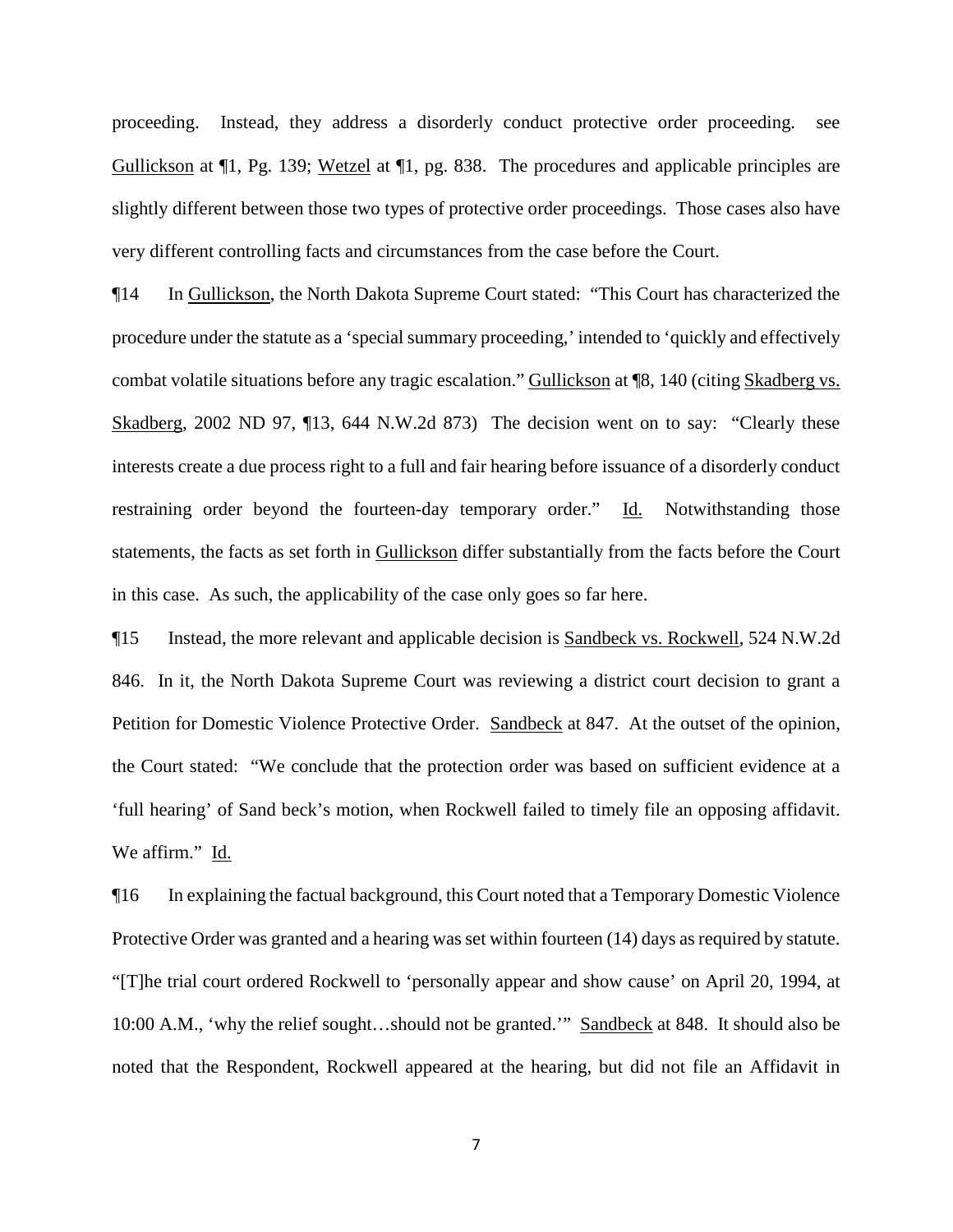advance. "'If you wanted evidence presented today, it should have been by affidavit filed before yesterday,' the trial court told Rockwell." Id. He was apparently permitted to cross examine the petitioner. Id.

¶17 In analyzing the case on appeal, the North Dakota Supreme Court analyzed the proceeding. "The scope of a hearing often depends on whether the procedure is an action or a special proceeding. A domestic violence proceeding is described as an 'action' in NDCC 14-07.1-02(1), and we said in Steckler vs. Steckler, 492 N.W.2d 76, 80 (N.D. 1992), it is a civil action for injunctive relief." Sandbeck at 848. After undergoing an extensive analysis of the differences between the two, the North Dakota Supreme Court stated: "'An order to show cause is merely a quick way of bringing a motion on for hearing'…. The order-to-show-cause hearing for a protection order is not a trial; it is simply a motion hearing." The Court went on to say: "For the special proceeding of a protection order, the trial court is thus authorized under the rules to hear the evidence on affidavits or, as here, partly on affidavits and partly by cross-examination of each affiant." Sandbeck at 850.

¶18 Nathanael's argument suggests that the proceedings as outlined by the Court's Order for Hearing Procedure did not provide him the opportunity for a full hearing as required by the statute. However, based upon the analysis in Sandbeck, as set out above, that is clearly not the case. This Court has clearly determined that the submission of evidence through affidavits, with the opportunity for cross-examination, is sufficient to afford the Respondent in a proceeding such as this to the full hearing provided for by the statute.

¶19 To further emphasize the applicability of Sandbeck to this case, the Supreme Court noted: "The rules stress that an opposing affidavit must be filed at least one day before the hearing. 'When a motion is supported by affidavit…opposing affidavits may be served not later than one day

8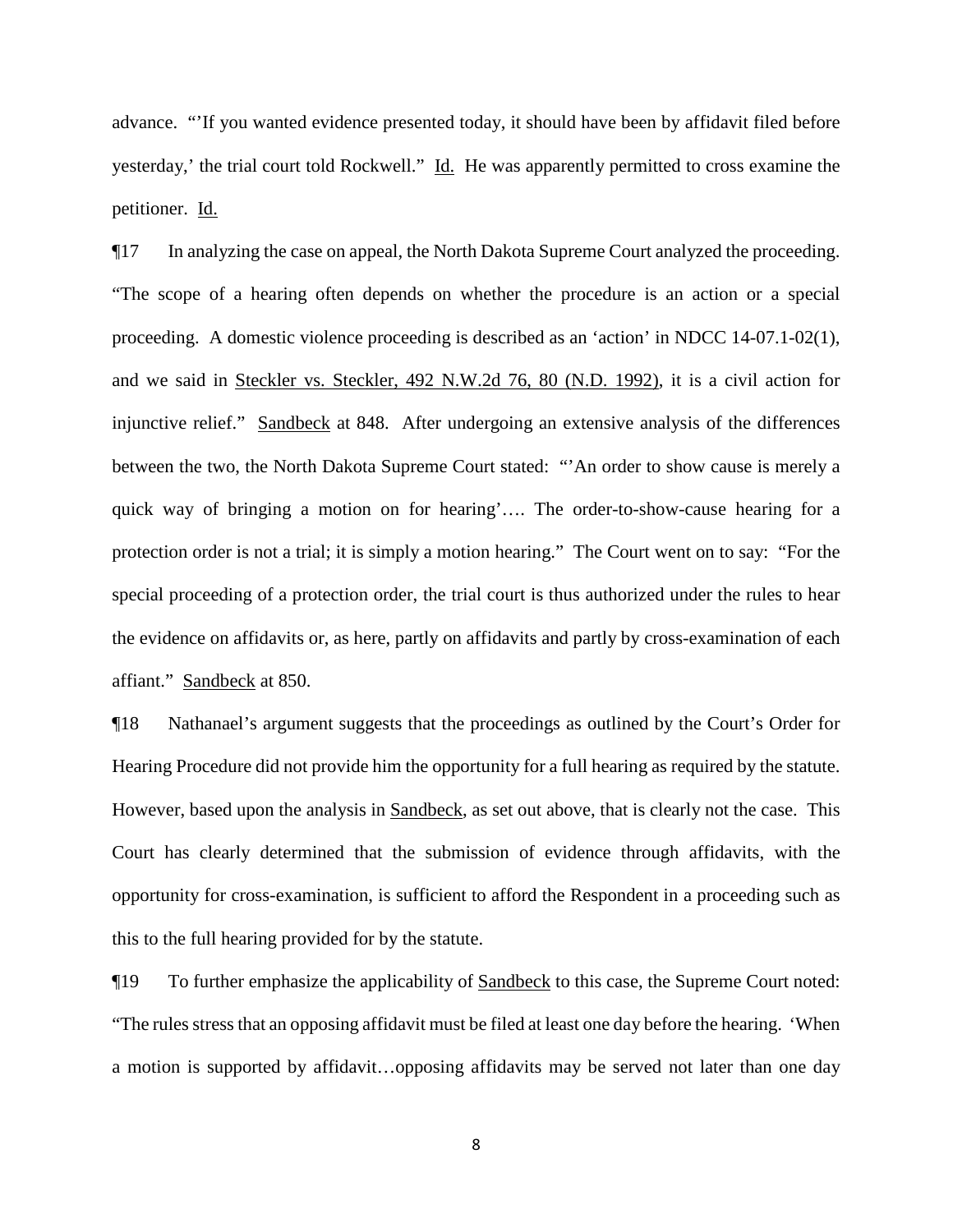before the hearing unless the court permits them to be served at some other time.' NDRCivP 6(d)." Id. In the instant case, the Court's Order for Hearing Procedure required Nathanael to have filed his Affidavit at least three days prior to the hearing of March 9, 2019. He did not file any affidavit. He had the right to cross-examine Flavia.

¶20 As in Sandbeck, Nathanael failed to file affidavit within the applicable time frame. As such, his right to present evidence was voluntarily waived. He had notice of the applicable deadlines ten (10) days prior to the hearing, and he had a full seven (7) days to prepare and file an Affidavit after receiving service. He chose not to avail himself of the opportunity to present evidence. In denying the assertion that he was denied a full hearing, the Supreme Court stated that "Rockwell had a full opportunity to present his evidence by a timely filed affidavit." Id. at 851.

¶21 Nathanael also asserts that he was denied a full hearing, in part, because he was not allowed to cross-examine Ms. Brown. However, this is a misplaced and misleading assertion. It is true that the Court did not allow cross examination. However, the reason was due entirely to his own failure to timely file a Notice of Intent to Cross-Examine. He had notice of the procedures and the deadlines to take advantage of those procedures. Nathanael failed to file a timely notice of intent to cross-examine. His inability to present evidence or cross-examine Flavia was due to his own failures, not error by the Court.

¶22 The facts in Gullickson which led to the Supreme Court reversing the District Court's decision are different from the facts here. "We recognize that the court may impose reasonable restrictions on the length of the hearing or the number of witnesses allowed. However, when the court employs a procedure which fails to afford a party a meaningful and reasonable opportunity present evidence on the relevant issues, the court has abused its discretion and violated the party's due process rights." Gullickson at [17, 142. "Requiring one party to present evidence through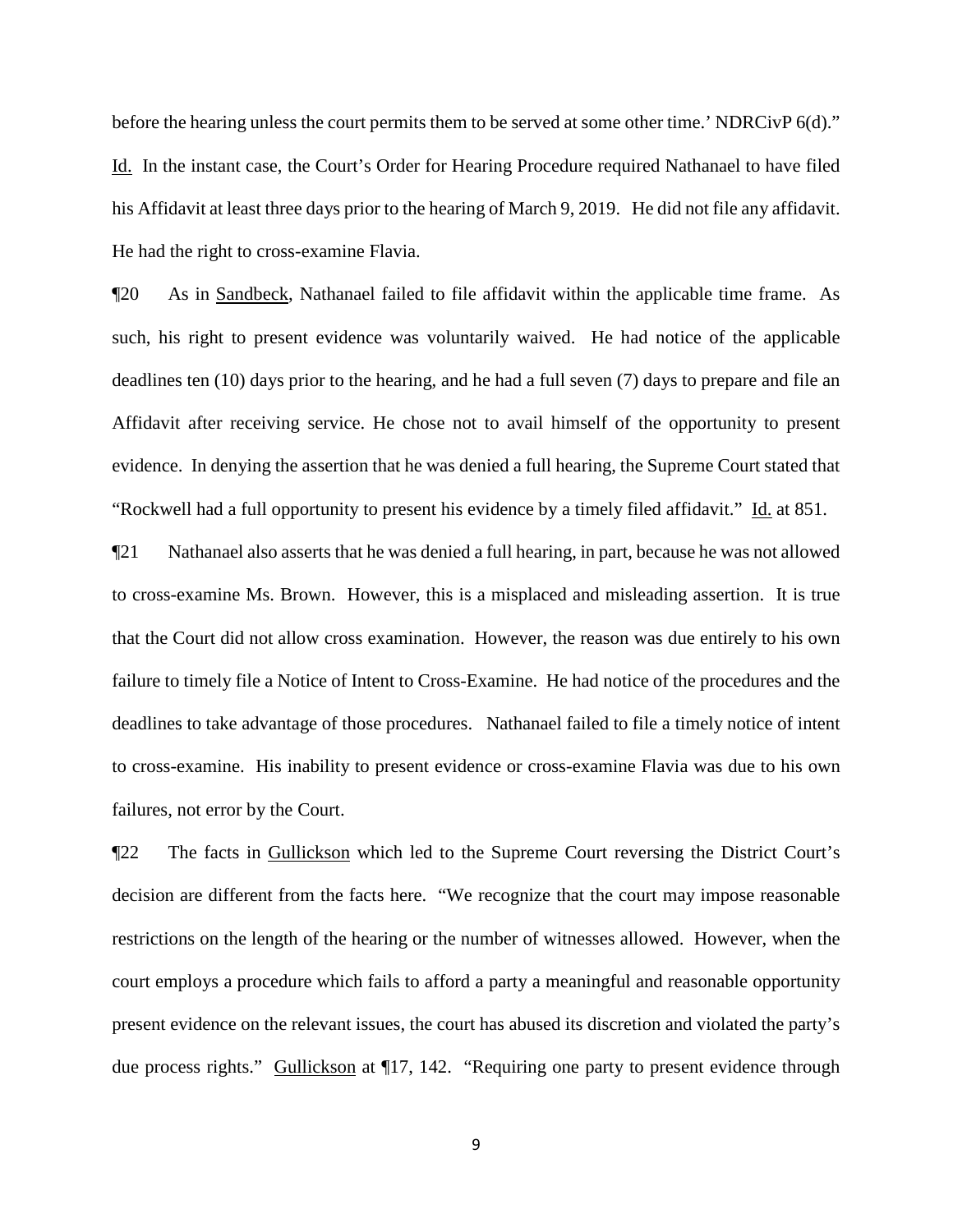counsel's abbreviated offer of proof, rather than live testimony of witnesses, was meaningless under these circumstances...." Gullickson at  $\P$ 17, 142-43. That was a vastly different situation than what occurred here. Namely, Nathanael failed to act to preserve his rights within the applicable deadlines set by the Court.

## **II. NATHANAEL BROWN FAILED TO OBJECT TO THE INCLUSION OF THE FIREARMS PROHIBITION, WAIVING THE ISSUE FOR APPEAL**

¶23 Nathanael also asserts that the Court erred in requiring him to surrender his firearms because there was no evidence presented on the issue to permit the Court to find probable cause as set forth in N.D.C.C.  $$14-07.1-02(4)(g)$  However a review of the transcript shows that while a discussion on the issue of surrendering his firearms was held (see Tr. Pg. 10, Lines 22-25, Pg. 11, Lines 1-6, Pg. 18, Lines 1-23) was does not reveal that Nathanael raised any objection to the Order prohibiting him from possessing or using any firearms. Because no objection was raised at the District Court proceeding, the issue was not preserved for this appeal. It was waived. "It is well established that an issue not presented to the trial court will not be considered for the first time on appeal." Peters-Riemers vs. Riemers, 2001 ND 62, ¶23; 624 N.W.2d 83, 90.

#### **CONCLUSION**

¶24 Nathanael was afforded the opportunity for a full hearing under the statute. At the same time that he was served with the Petition and the Temporary Protective Order, he was also served with document entitled Order for Hearing Procedure which was signed by the Judge. The record reveals that these documents were served on Nathanael ten (10) days prior to the hearing. He had seven (7) days before the deadline expired to submit evidence in the form proscribed by the Court, Affidavits. He did not act. He also failed to file a timely Notice of Intent to Cross-Examine Flavia at the hearing. The Court clearly set out the procedures that Nathanael was to follow. He chose not to follow those procedures, and because of those choices, limitations were imposed at the time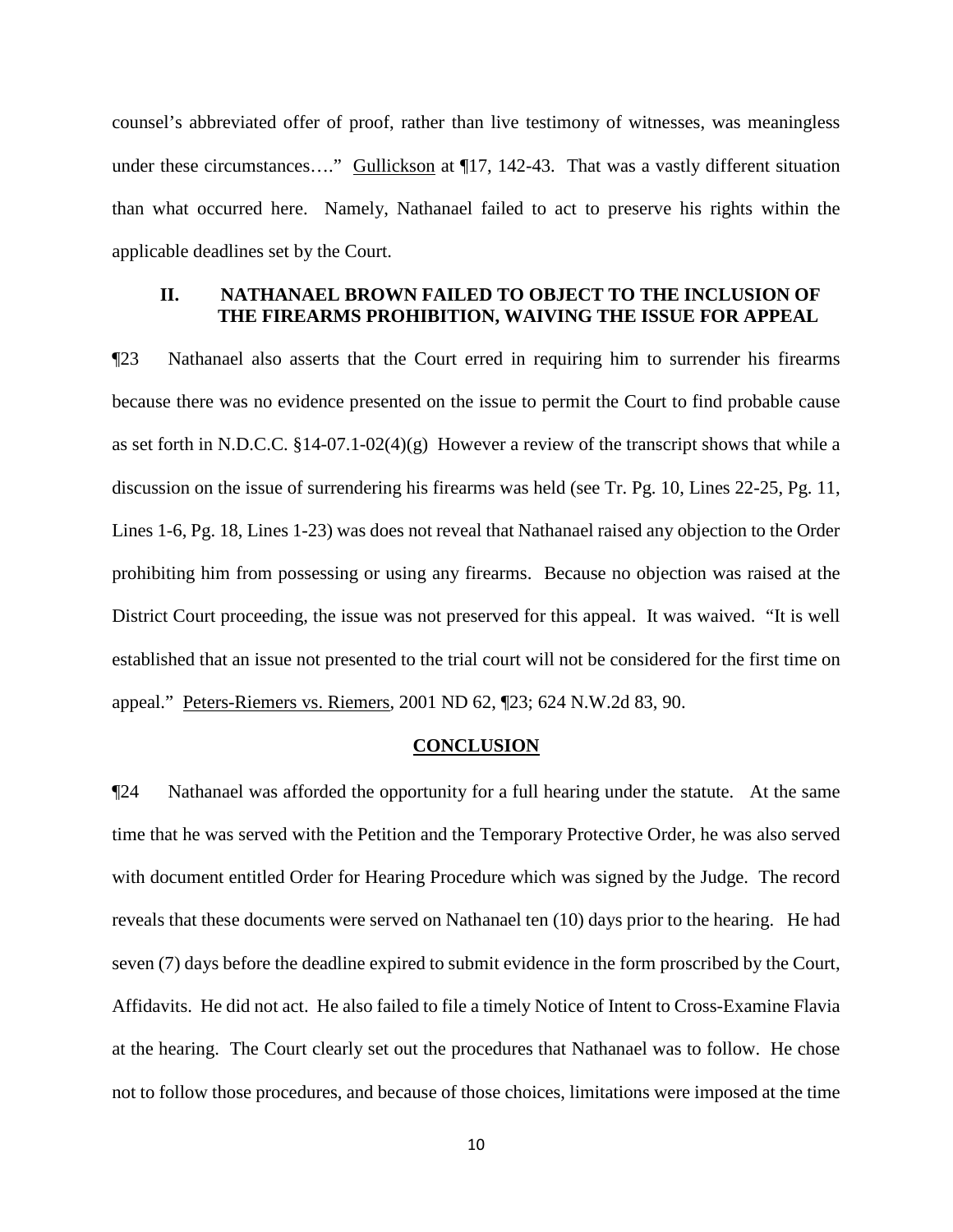of the hearing. He was notified of the steps he would need to take advantage of his opportunity to contest the Petition, and warned of the consequences. Now, because he failed to meet the deadlines, he blames the Court instead of himself. No error occurred and the appeal should be denied.

Dated: April 28, 2020.

## COVENANT LEGAL GROUP, PLLC

By: /s/ Mark C. Sherer

Mark C. Sherer, #06749 235 Sims Street Dickinson, ND 58601 Telephone: (701) 483-3884 [mark@covenantlegalgroup.com](mailto:mark@covenantlegalgroup.com) Attorney for Flavia Brown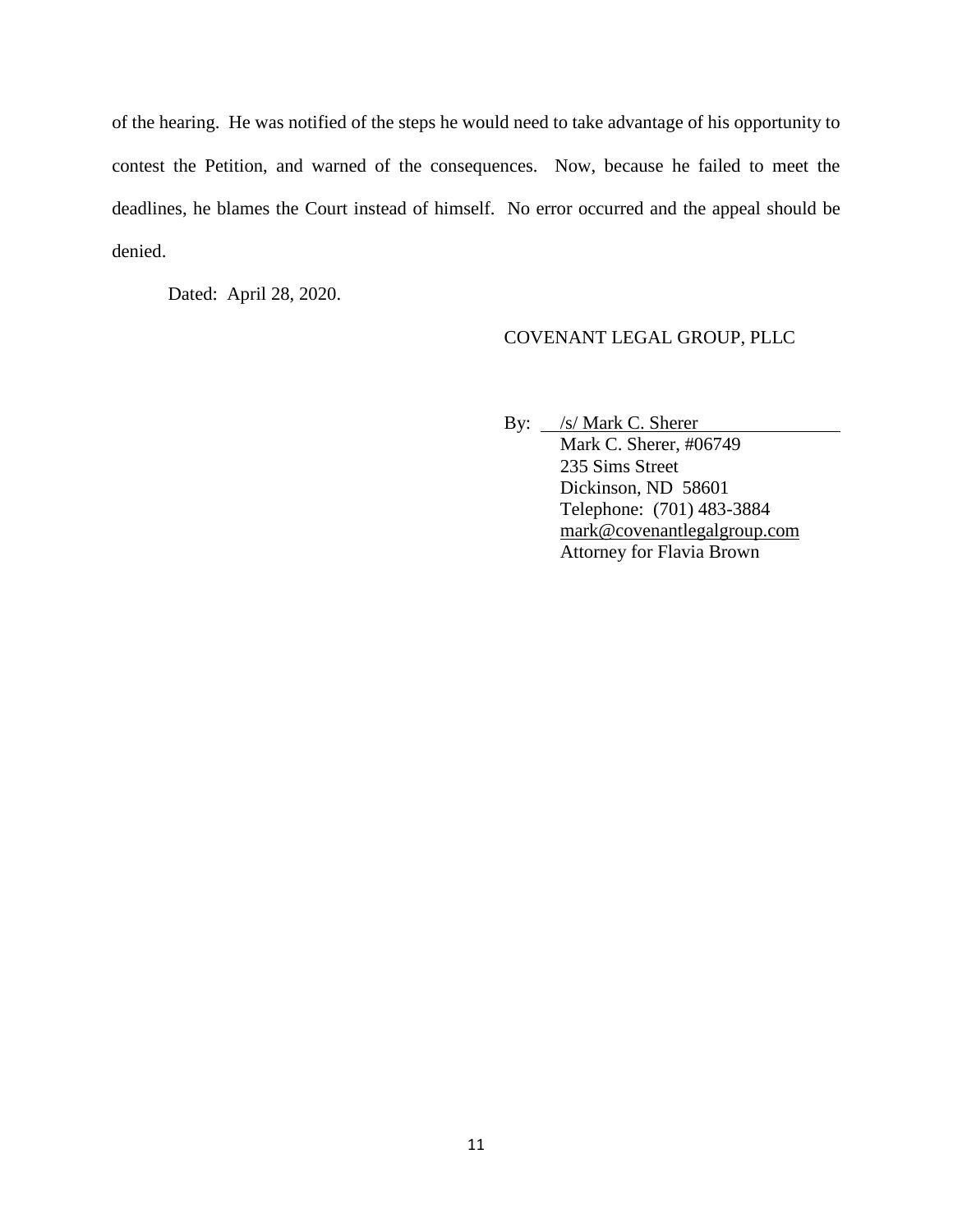## CERTIFICATE OF ELECTRONIC SERVICE

¶25 I certify that on the 28th day of April, 2020, I served the Appellee's Brief via electronic

mail upon the following:

Thomas F. Murtha, IV Murtha Law Office P.O. Box 1111 Dickinson, ND 58602-0111 murthalawoffice@gmail.com

Dated: April 28, 2020.

# COVENANT LEGAL GROUP, PLLC

By:  $\frac{\sqrt{s}}{\sqrt{5}}$  Mark C. Sherer

Mark C. Sherer, #06749 235 Sims Street Dickinson, ND 58601 Telephone: (701) 483-3884 [mark@covenantlegalgroup.com](mailto:mark@covenantlegalgroup.com) Attorney for Flavia Brown